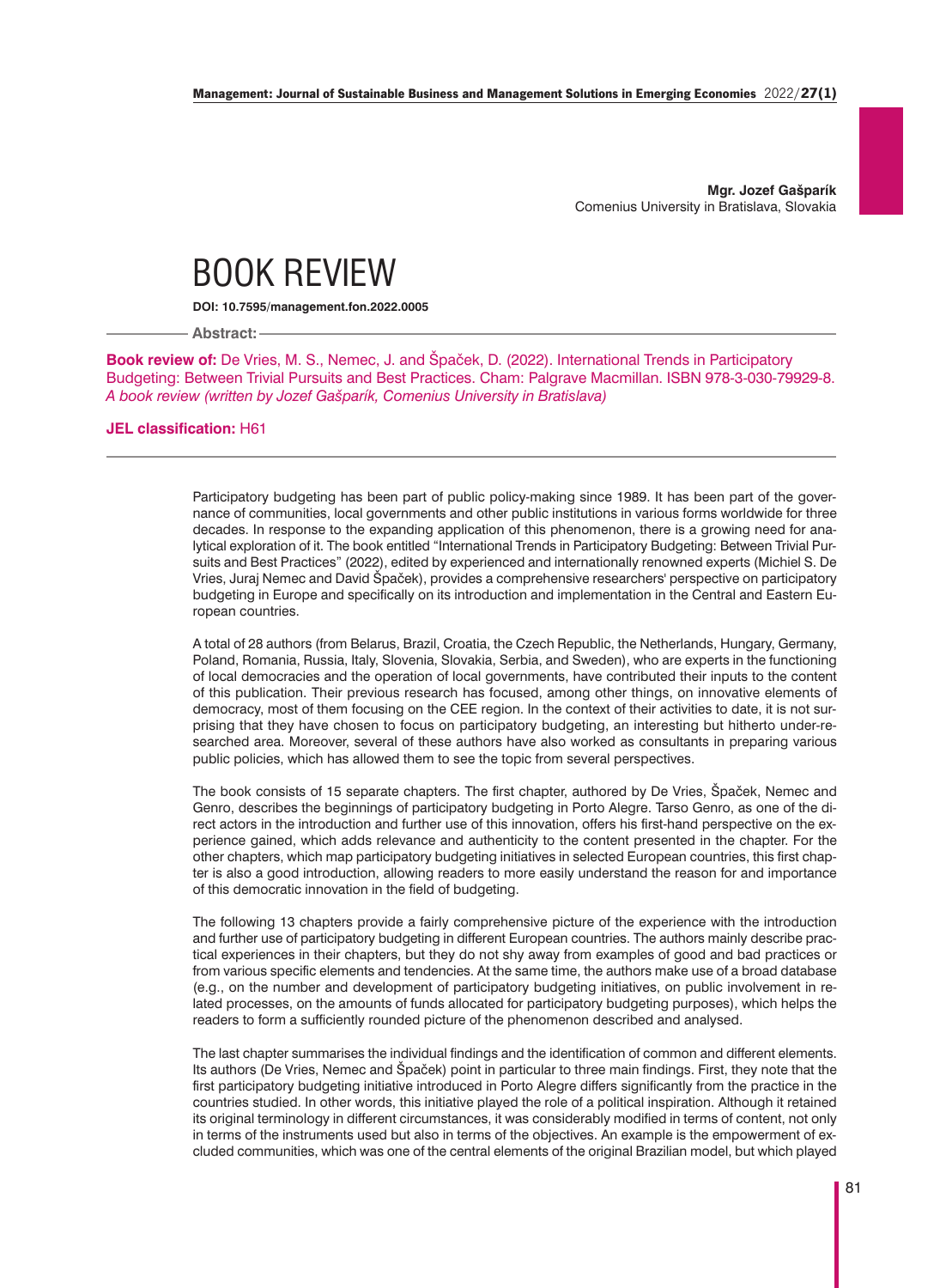only a secondary role in the conditions of Central and Eastern Europe countries. Second, participatory budgeting and its diffusion show that the process is not only lengthy and uncertain in countries with a relatively short experience of representative democracy but that several countries that are considered to be established representative democracies offer similar stories. The common denominator here appears to be political will. This may be influenced by various factors or drivers, such as limited resources, the extent of the competencies and autonomy of local governments, a tradition of representative democracy that does not actively call for the introduction of elements of direct democracy, or current societal developments in the country in question. Third, the fear or reluctance of local government leaders to allocate a larger proportion of public budgets and the purpose of participatory budgeting appears to be a vicious circle. The public perceives the small amount of funds so earmarked as demotivating, and public participation in these initiatives is not high. Electoral leaders perceive the low level of public participation as equally demotivating and read it as a message from the public indicating their lack of interest in co-determining the use of public funds. In this context, it will be extremely interesting to see whether the compulsory use of participatory budgeting, which has only recently been introduced in Poland, for example, will help to overcome this vicious circle.

At this point I will summarise the most important contributions of this publication. The first is the breadth of its focus, or rather the number of cases it offers. The publication provides an expert perspective on the practical grasp of participatory budgeting across 13 European countries. The authors of the individual chapters offer insights into the first experiences with participatory budgeting in the countries studied, including information on the first local governments and their institutional foundations necessary to launch the relevant processes. In addition, these chapters also provide information on the further diffusion of this innovation in each country. An interesting element is the variety of terminology used to refer to similar or even identical processes in the countries studied.

In an interesting way, the publication shows that the phases of participatory budgeting can differ even within several examples of the same country. The authors try to take into account a larger number of cases and compare them with each other to reveal both similarities and differences between them. This also makes it possible to identify countries where participatory budgeting processes lean more towards the uniform and countries where participatory budgeting processes differ significantly in different cases. Another important element mentioned by the authors is the role of citizens and the third sector. The publication works with data on the use of participatory budgeting, making it possible to compare the countries studied with each other to some extent. At the same time, it is possible to learn about the roles of civil society in the preparation and implementation of participatory processes.

An interesting part is also the information on the amounts of earmarked funds that citizens can redistribute through this innovative tool. The publication gives readers a better idea of the financial range of the different local governments or institutions that have applied participatory processes in the countries studied. The authors of individual chapters also provide insights into the relevant legislative arrangements for participatory budgeting. On this basis, it is possible to consider whether the inhabitants of a given country have a legal right to this instrument or whether it is rather the will of the political leaders and inhabitants of a given local government that leads to the introduction and further use of participatory budgeting in practice.

Each chapter summarises a number of factors and drivers that have influenced the development and shape of participatory budgeting in a given country. It considers the role of citizens and the legislature in scaling up and implementing the process in practice. This allows readers to answer questions about how participatory budgeting has spread in the countries studied, the legislative anchorage and institutional background of participatory processes in these countries, and the role and power of citizens or the non-governmental sector through participation. Of course, the authors do not shy away from identifying the barriers and limits that local governments have faced in introducing participatory budgeting, which potentially still hinder the further spread of this democratic innovation.

In conclusion, this publication brings new insights and policy implications that can be used both in international comparative research and in practice. I can therefore recommend it not only as a must-read for all those directly interested in participatory budgeting but also as an interesting and inspiring reading for those interested in the quality of local democracy, the functioning of local governments, and the role and participation of citizens in the governance of public affairs.

## **Acknowledgement**

This work was supported by the Slovak Research and Development Agency under the Grant No. APVV-19- 0108: "Innovations in Local Government Budgeting in Slovakia".